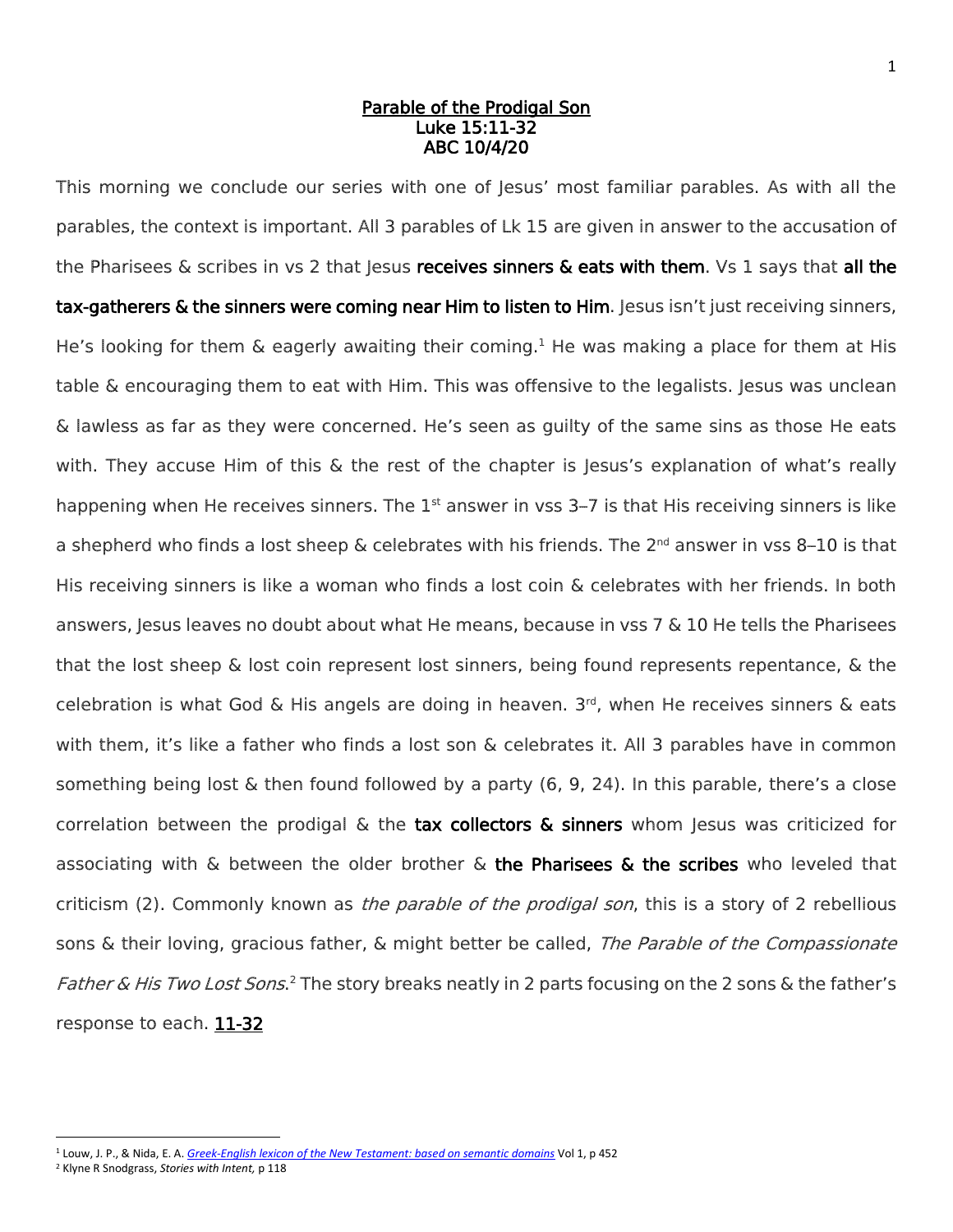**1. The Younger Son** (12-20a) The story opens by introducing a man who had 2 sons. Both are important. The prodigal is the one we tend to focus on  $\&$  he corresponds to the tax collectors  $\&$ sinners, who were coming near Jesus to listen to  $\lim(1)$ . The younger son's actions set in motion the events that lead to his brother's reaction, representing the scribes & Pharisees. The prodigal makes a startling request to his father  $\&$  said. Father, give me the share of the estate that falls to me  $(12)$ . Those listening would've been surprised & shocked by his request. The legalists would've considered it a blatant violation of the  $5<sup>th</sup>$  commandment to **honor your father & your mother** (Ex 20:12). For the son to demand his inheritance while his dad was alive was saying, *Dad, I wish you* were dead.<sup>3</sup> Everyone would've expected the father to be furious with him & take disciplinary action. Instead, in a surprising & unexpected turn of events, the father granted his request & divided his wealth between his sons (12). We're not told the details of what happened but the younger son converts everything to cash & sets off for a distant, Gentile country. There he squanders his wealth & ends up broke. To make matters worse, a famine hits. He realizes he needs to work in order to feed himself, but all he can find is a job feeding pigs. For a Jew to work with pigs in a Gentile country was one of the most degrading occupations imaginable.<sup>4</sup> Even his attempts at begging apparently failed because no one was giving anything to him (16). He becomes so desperate he wishes he could eat the unclean food of unclean animals of an unclean Gentile in an unclean land. His behavior illustrates the sinner's desperate difficulty. To sin against God is to rebel against His fatherhood, disrespect His honor, spurn His love, & reject His will. As a result they find themselves spiritually bankrupt, with no one to help, nowhere to turn, & facing eternal death. There's only one solution for those who, like this prodigal, find themselves in this situation. In his desperate dilemma, his only hope is to return home, even though he knows his father could have disowned him. Maybe he could work as a slave; at least he wouldn't be starving to death. 17-19 The prodigal's actions picture the repentance that leads to salvation. Notice 3 things:  $1<sup>st</sup>$ , he comes to his senses. When you're alienated from God, you're also alienated from yourself. You

 $\overline{a}$ 

<sup>3</sup> Kenneth E Bailey, *Poet & Peasant: A Literary-Cultural Approach to the Parables in Lk,* p 161

<sup>4</sup> Leon Morris, *The Gospel According to St. Lk*, p 241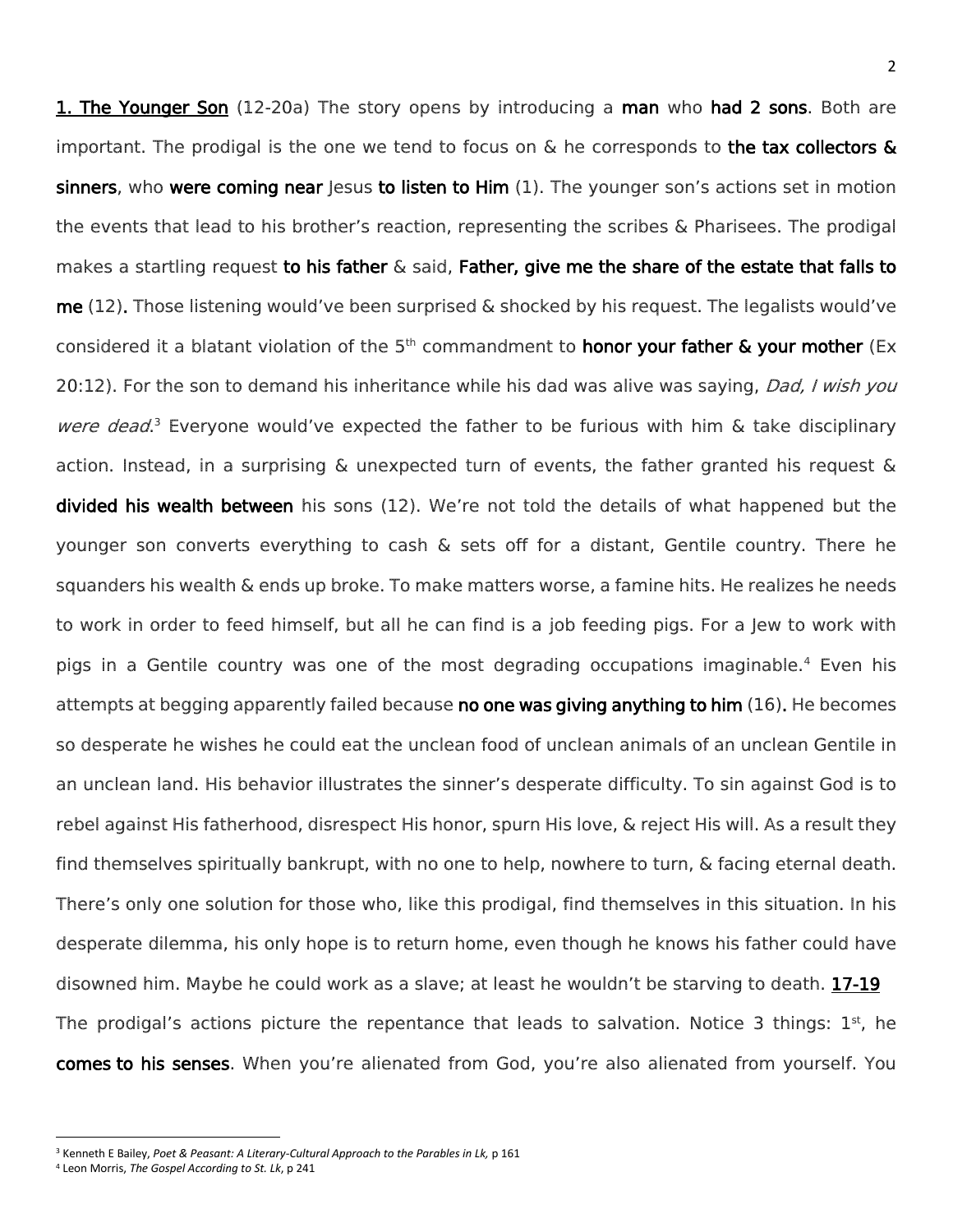can't know or properly relate to yourself if you're running from the One who made you for Himself. You were made by God in the image of God for God. Therefore, conversion is, in a sense, discovering where you came from & who you are & why you exist. Repentance is waking up to this truth. The 2<sup>nd</sup> part of repentance is humble brokenness & a sense of unworthiness before God. He says, I have sinned against heaven, & in your sight; I am no longer worthy to be called your son (18- 19). We are all guilty rebels. We've known our Father's will & rejected it. Repentance is a humble realization of how offensive this is to God & that we have no rights before Him at all. The 3<sup>rd</sup> part of repentance is that we cast ourselves on God's free, merciful gift of grace. How many of my father's hired men have more than enough bread, but I am dying here with hunger! I will get up & go to my father (17-18). Hired men were day laborers who were unskilled, poor, living on temporary jobs at whatever wages were offered (Mt 20:13-14). What the son is saying is: *Look at how rich &* generous my father is. Even the servants eat well. Even the crumbs that fall from my father's table would satisfy me. Repentance is the sinner's part in the process of being restored to God & there's no true gospel apart from it. Repentance isn't a meritorious, pre-salvation work since, though required, it too must be granted by God (Acts 11:18; Rom 2:4; 2 Tim 2:25).

This son's focus isn't on the service he can give to the father, which his dad would then be obligated to compensate. The focus is on the incredible bounty & generosity that he's so foolishly given up for the pleasures of sin. Repentance is believing that God is so great & so good that the smallest enjoyments of His house are better than everything without Him. With that changed heart, the boy decided to get up & go to his father. The worst that could happen would be no worse than what he faced, but he hoped to be treated with the same mercy & compassion with which his father had always treated his servants. The best he could have expected, after humbly confessing his shameful sin, was to be allowed to work toward restitution of what he'd wasted & hope to be reconciled with his father. The scribes & Pharisees would have agreed he needed to confess, repent, be humiliated, &, if lucky, receive forgiveness & mercy, but only after making full restitution. In their thinking, people earn their way back into good standing. Assuming he'd have to work to make restoration, he didn't expect to be welcomed back immediately into the family as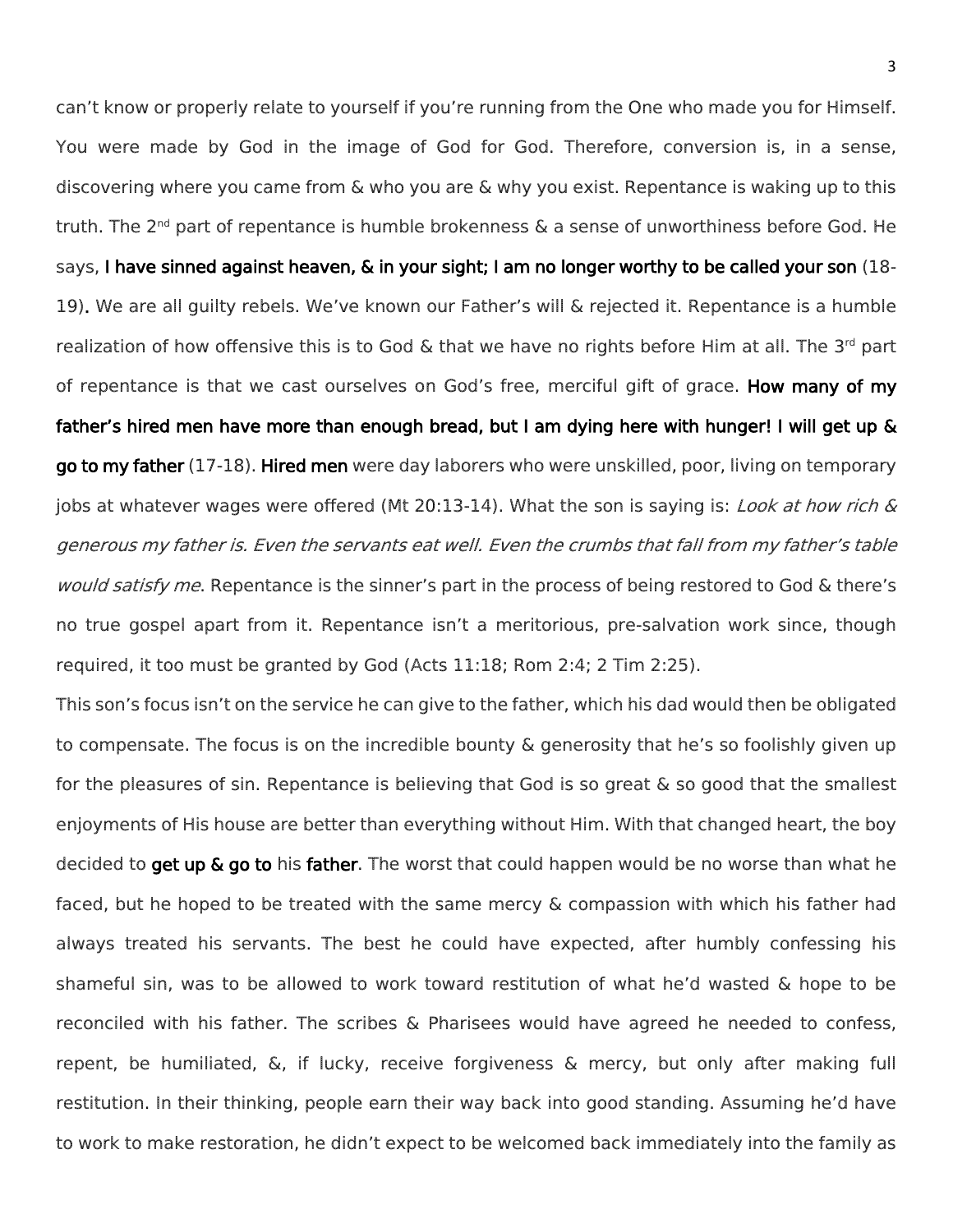a son. He only hoped his father would be willing to accept him as **one of** his hired men. His sinful lifestyle had filled him with remorse for the past, pain in the present, & the bleak prospect of even more suffering in the future as he worked to earn acceptance. But as it turned out, he drastically underestimated his father.

2. The Father's Response The most important character in this parable isn't one of the sons. Although we can probably identify with one of them, we ought to be focusing on the love of the father for both sons. We see that in His lavish love, God can forgive the sins of both sons. We often hear of how life-like parables are, & that's true. But often lesus' parables contain details that turn out to be unrealistic to show how God's ways are radically different from our ways. This parable provides several such unrealistic details, all involving the father. The very fact he agreed with his son's bold request sets him apart from other fathers of his day. So too does the fact that he apparently never stopped watching for the boy. The reception the prodigal was to receive was beyond his imagination, & shocked & stunned the legalists to whom the story was directed. His reception unfolds while he was still a long way off his father saw him, indicating he'd been watching, waiting, hoping he'd return. The father, on seeing his son, felt compassion for him, & ran & embraced him & kissed him (20). Particularly striking is his defiance of the cultural norms that said an elderly wealthy landowner wasn't to be seen running in public. Middle Eastern noblemen do not run. & ran translates a Greek verb which was used of running a race (1 Cor 9:24, 26). Determined to reach his son, the father sprinted to him. This was undignified & unheard of. Running meant gathering up his robes  $\&$  exposing his legs, which was considered shameful.<sup>5</sup> But this father is so overjoyed to see his son return that he ignores convention, runs down the road, & hugs him tightly. He embraced him despite his filthiness  $\&$  the stinky rags he wore  $\&$  repeatedly kissed him. That gesture of acceptance, love, forgiveness, & reconciliation would have further shocked the scribes & Pharisees. The son's reception by his father took place solely by the father's love & grace, apart from any works on the boy's part. When he finally could speak & make his rehearsed speech,

 $\overline{\phantom{a}}$ 

<sup>5</sup> MacArthur, J. *[Luke 11](https://ref.ly/logosres/mntcluke3?ref=Bible.Lk15.20-21&off=2502&ctx=an+to+meet+his+son.+~Middle+Eastern+noble)–17*, p 315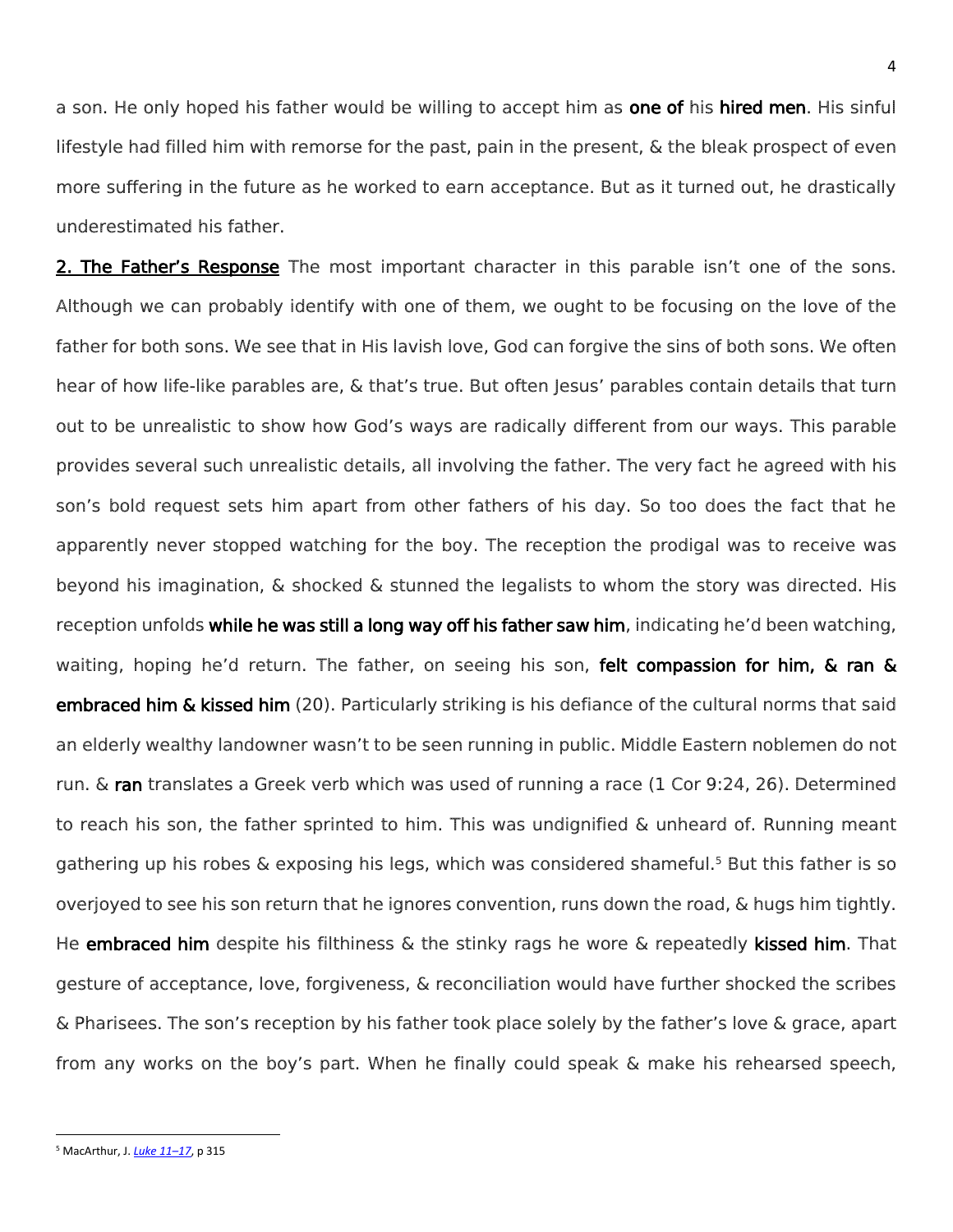Father, I have sinned against heaven & in your sight; I am no longer worthy to be called your son (18-19), he left out the last crucial phrase, make me as one of your hired men. Why? Because there was no need to work to earn restoration & reconciliation. His father had received him back as a son. He didn't have to grovel & work his way into his father's good graces. He was instantly forgiven, shown mercy, & accepted unconditionally. The son's reception is a true illustration of believers, who come to God by repentance & faith, pleading for His grace & forgiveness apart from works & receiving full sonship. The father welcomes him home without his having to demonstrate the genuiness of his repentance over any probationary period, a stunning contrast from Jewish practice. The father then gave visible evidence of his love for his son. Those listening to this story would've found it incomprehensible that he'd lavish honors on the son who'd dishonored him. Turning to the household slaves who followed him as he ran to meet his son, he said, Quickly, without delay, bring out the best robe  $\&$  put it on him (22). This robe would have been the father's & was only worn on special occasions. He was about to call for a grand celebration, yet he gave his son the garment he'd normally have worn to such an event. The ring was the father's signet ring, which bore the family crest & was used to stamp the seal on documents to authenticate them. It signified the father's restoring of privileges, rights, & authority on his son. Sandals, not usually worn by slaves, signified his full restoration to sonship. Just as the son returned to his father with nothing, so repentant, empty-handed sinners approach their heavenly Father, who justifies, not the self-righteous, but the ungodly (Rom 4:5). All this would've shocked Christ's hearers. Such love & grace bestowed on a repentant sinner is incomprehensible to the legalistic mind. Why? Because legalism hates grace. Overjoyed at his son's return, the father ordered his servants to prepare an extravagant celebration, outdoing those of the shepherd who found his lost sheep (6) & the woman who found her lost coin (9). The **fattened calf** was reserved for special events, such as the wedding of the firstborn son (Mt 22:2–4) or the visit of an important person (1 Sam 28:24). By ordering his servants to prepare it so the quests could **eat**  $\&$  **celebrate**, the father revealed how important his son was to him. Since a fattened calf could feed 100-200 people, the entire village probably would've been invited. The shepherd had found an animal, the woman an inanimate object, & they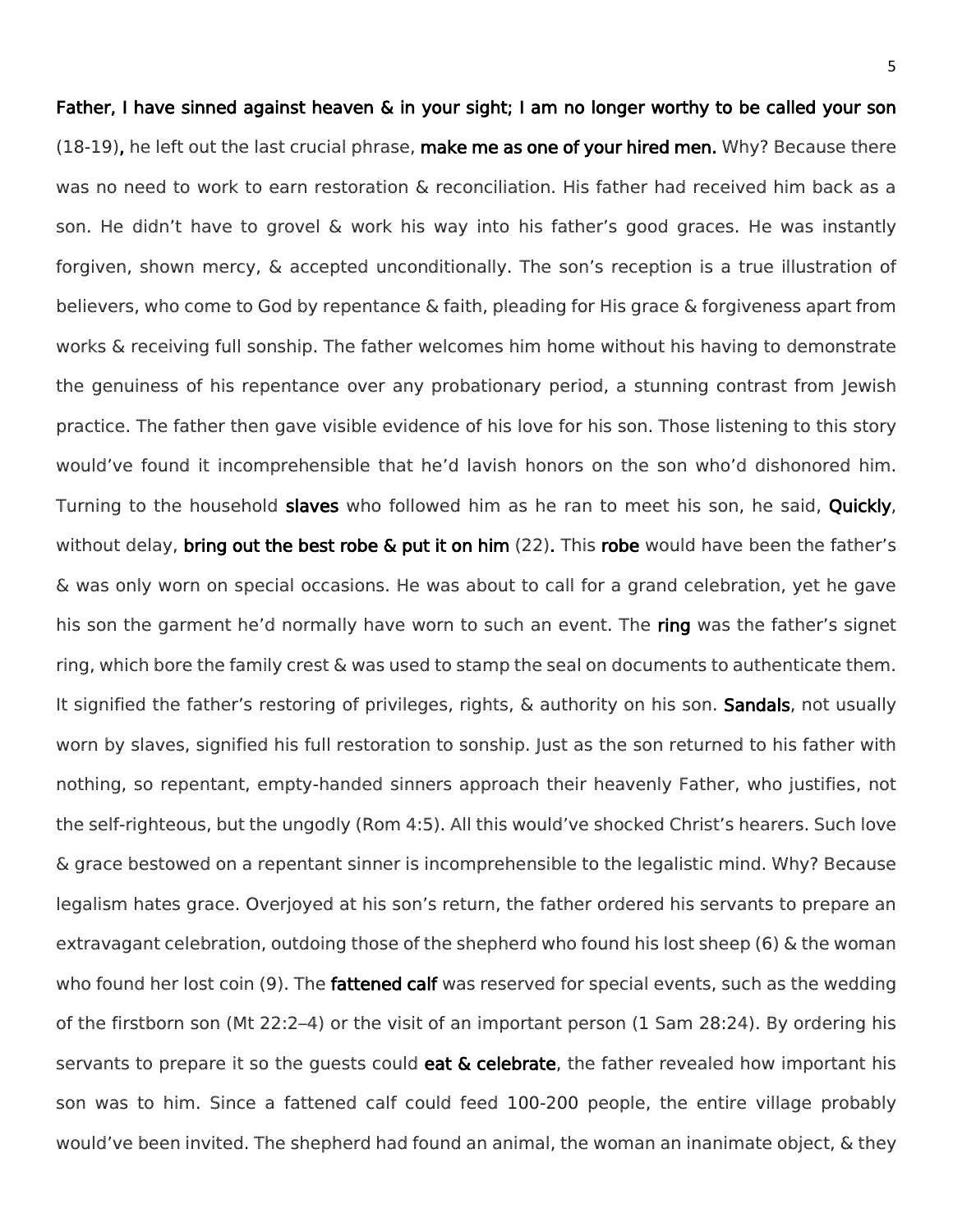celebrated with a few of their friends. But the father had found his son, who was dead  $\&$  had come to life again; who was lost, but now had been found, & the entire town began to celebrate with him. All 3 celebrations reflect heaven's joy at God's recovery of lost sinners. & this party, like the  $1<sup>st</sup>$  2, honored not the one found, but the finder, who sought his son & gave him full reconciliation through his merciful forgiveness & gracious love. Thoughout history, there have been prodigals like this one. You may have been one or had one in your family, & we've probably all known some. These are people whom God is calling, assuring them, *The door is always open. Forgiveness is* possible. For those who repent, God stands ready to run & hug & welcome. The father's welcome for the returning prodigal was certainly not normal. All the details given suggest Jesus wanted to present His audience with more than a simple, realistic picture of family life. Instead He used an unusual story to illustrate God's amazing patience & love for His ungrateful children.<sup>6</sup>

**3. The Older Son** (25-30) The story doesn't end with the return of the prodigal but with the older brother. Now we see his reaction to his father's welcoming his brother home, with the focus on his resentment.<sup>7</sup> If all Jesus wanted to teach was the possibility of repentance & salvation, He could've ended the story with vs 24 & never introduced the older son at all. The story would have been complete. But there is a 2<sup>nd</sup> son & another point providing another surprise. The lesson here is that God's people ought not to resent His generosity for even the most wayward of sinners. Instead of answering the question, *What does it mean that Jesus is eating with tax-gatherers & sinners?* the question now is, *What does it mean that the Pharisees & scribes are NOT eating with them? What* does it mean that they're grumbling about Jesus' eating with them? The story continues: The **older** son had been out in the field overseeing the workers & was unaware of his brother's return & the ensuing party. When he came in from the field  $\&$  approached the house, he heard music  $\&$  dancing. Surprised at finding a celebration in progress that he knew nothing about, he summoned one of the servants & began inquiring what these things could be (26). He wasn't in the loop regarding the party, even though as the eldest son he should have had the responsibility for planning it. Besides

 $\overline{a}$ 

<sup>6</sup> Blomberg, C. L. *[Interpreting the Parables](https://ref.ly/logosres/ntrprtngprbldtn?ref=Page.p+204&off=63&ctx=nerally+agreed+that+~the+father%E2%80%99s+later+w)*, p 204

<sup>7</sup> Arland J. Hultgren, *The Parables of Jesus: A Commentary*, p 73

<sup>8</sup> John Piper, *The Blinding Effects of Serving God,* www.desiringgod.org/messages/the-blinding-effects-of-serving-god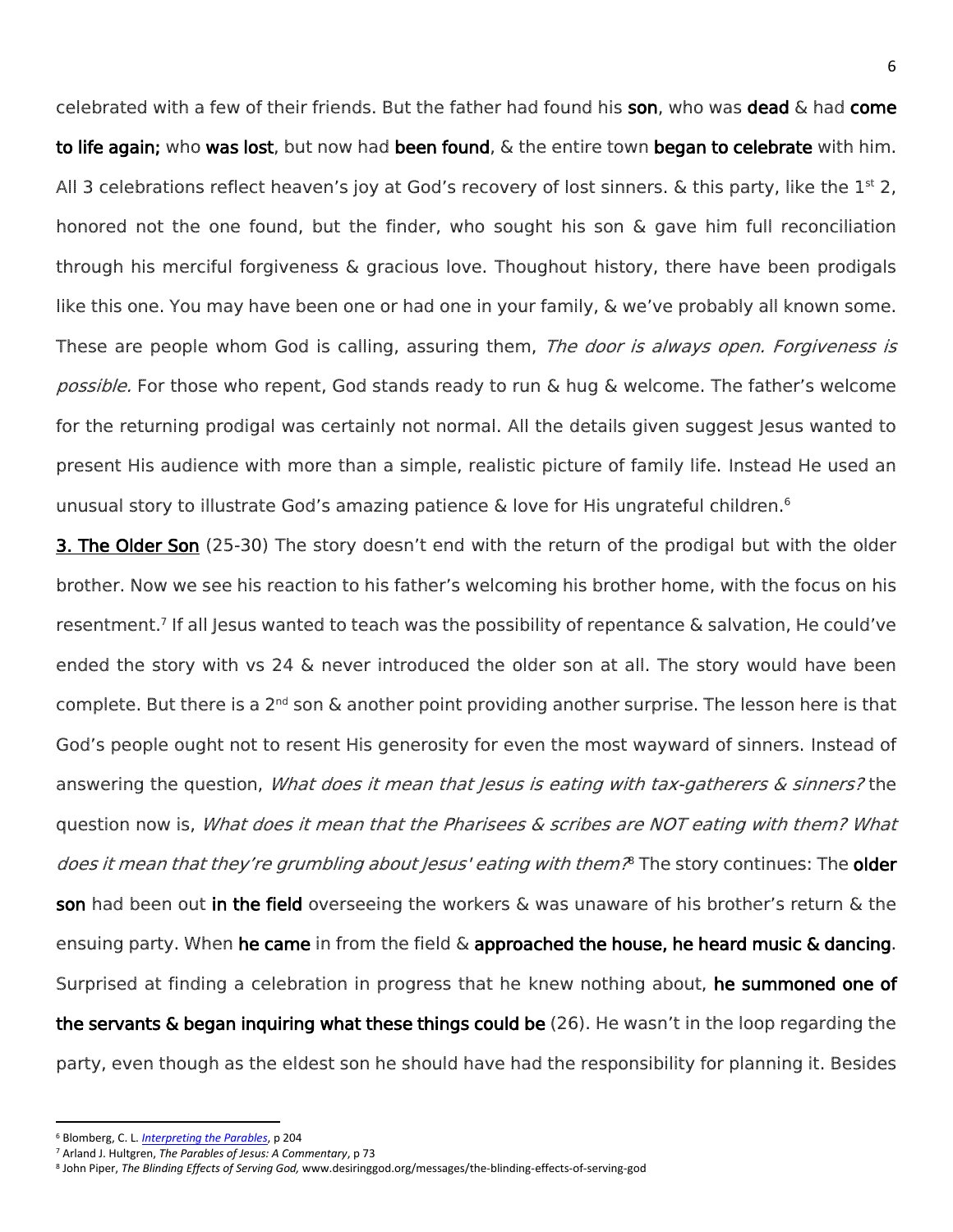that, it was his resources from his share of the estate that were being used. The servant's reply, Your brother has come, & your father has killed the fattened calf because he has received him back safe & sound (27), should've filled him with joy that his brother had returned & his father was overjoyed. Instead it outraged & infuriated him. All his pent up anger, bitterness, & resentment spilled out in a rant that disregarded both his father's honor & his brother's blessings. Disrespectfully refusing to address him as *Father*, he bluntly said... "Look! For so many years I have been serving you as a slave (29)." To him, his years of working under his father had been nothing but slavery. There was no love or respect for his father, merely toil & drudgery. It becomes clear he wanted exactly what his brother wanted, all he could get of the estate for his own use, but he chose a different path to get it. In an expression of self-righteous hypocrisy he declared, I have never neglected a command of yours (29). Reflecting the amazing capacity for self-deception shown by hypocrites who think they're good, he lived under the illusion that he'd never neglected any of his father's commands. The older son saw himself as one of the 99 righteous persons who need no repentance (Lk 15:7). His outburst continued with accusations that his father had acted unfairly  $\&$  unjustly. You have never given me a young goat, he complained, so that I might celebrate with my friends (29). The implication is the people who really mattered to him, those he'd like to party with, were his friends, not his family, just like his younger brother. In addition to allegedly ignoring his faithful service, he accused his father of showing favoritism to his younger brother. Refusing to acknowledge him as his brother or even name him, he disdainfully referrs to him as this son of yours. Then, painting the scene as black as possible, he reminded his father that his brother had **devoured** his **wealth with prostitutes** (30), although it seems he makes that up because he couldn't have known about the sins of his brother since he hasn't seen or talked to him. In spite of all this, his dad threw a party  $\&$  killed the fattened calf for him. In his view, even worse was the realization that his dad had already reconciled with his brother instead of making him work to make restitution for his wastefulness & disrespect. For years he'd managed to conceal his feelings of resentment toward his father & brother. All along, though, he'd been wicked like his brother, only inwardly, not outwardly. But this event exposed his real attitude. In a burst of public display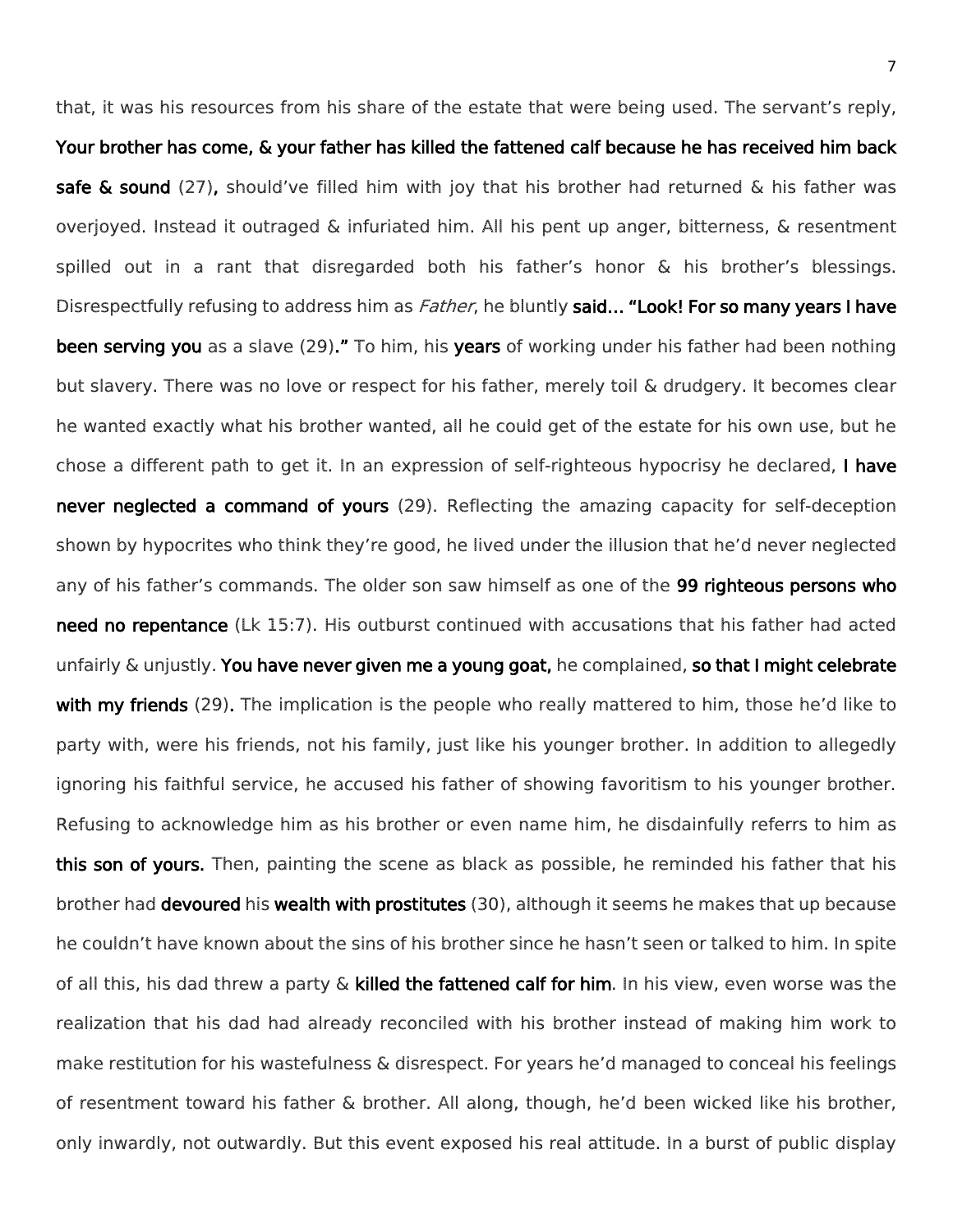from a long, private hatred, he became angry & was not willing to go in to celebrate with the others (29). He couldn't rejoice over the return of his brother because he had no love for his father. He didn't understand unmerited favor, free forgiveness, & unearned reinstatement. The scribes & Pharisees would have applauded his reaction. *Finally*, they must have thought, someone is upholding honor & having righteous anger over the younger son's sin & the father's unmerited forgiveness. They would've considered the father's actions outrageous, in the same way they considered Jesus associating with tax collectors  $\&$  sinners as wicked.  $\&$  picturing them, the older son was a hypocritical legalist, doing what was expected of him on the outside, but inwardly filled with bitterness, hatred, jealousy, & anger. The truth is, he was more lost than his younger brother, because he'd spent his life convincing himself & others he was morally upright. That made it impossible for him to acknowledge he was a wretched sinner. So it was with the scribes & Pharisees, they were the righteous that unlike sinners wouldn't come to repentance (Mt 9:13). How will the father respond?

4. The Father's Response (31-32) Notice 5 simple & gracious things this loving father does for the elder brother:<sup>9</sup> A. The Father Came out to Him (28) The father heard his older son is angry  $\&$  won't come in to the party. This is one of those awkward family moments when the dinner is about to be ruined because someone's in a snit & won't come to the table. Only this is far worse. What does the father do? He deals with him the same way he dealt with the younger son. He doesn't send a servant to get him. He doesn't yell from a distance & command his son to come into the house. He goes himself. God came into the world to save hypocrites as well as prodigals. That's not all.

**B. The Father Pleaded with Him** (28c) Jesus means this to fly in the face of what the elder brother said. He declared, I have never neglected a command of yours (29). & here we have the Father pleading, not commanding & the son resisting, not obeying. He has a right to command his son. But even when he has every right to be angry that this son is so selfish, resentful, & rude, he isn't angry. He doesn't want mindless obedience. He's entreating, exhorting, & appealing to his son's heart. In Philemon 1:8 Paul says to his friend, Philemon, though I have enough confidence in Christ

l

<sup>9</sup> Adapted from Piper's *The Blinding Effects of Serving God*, www.desiringgod.org/messages/the-blinding-effects-of-serving-god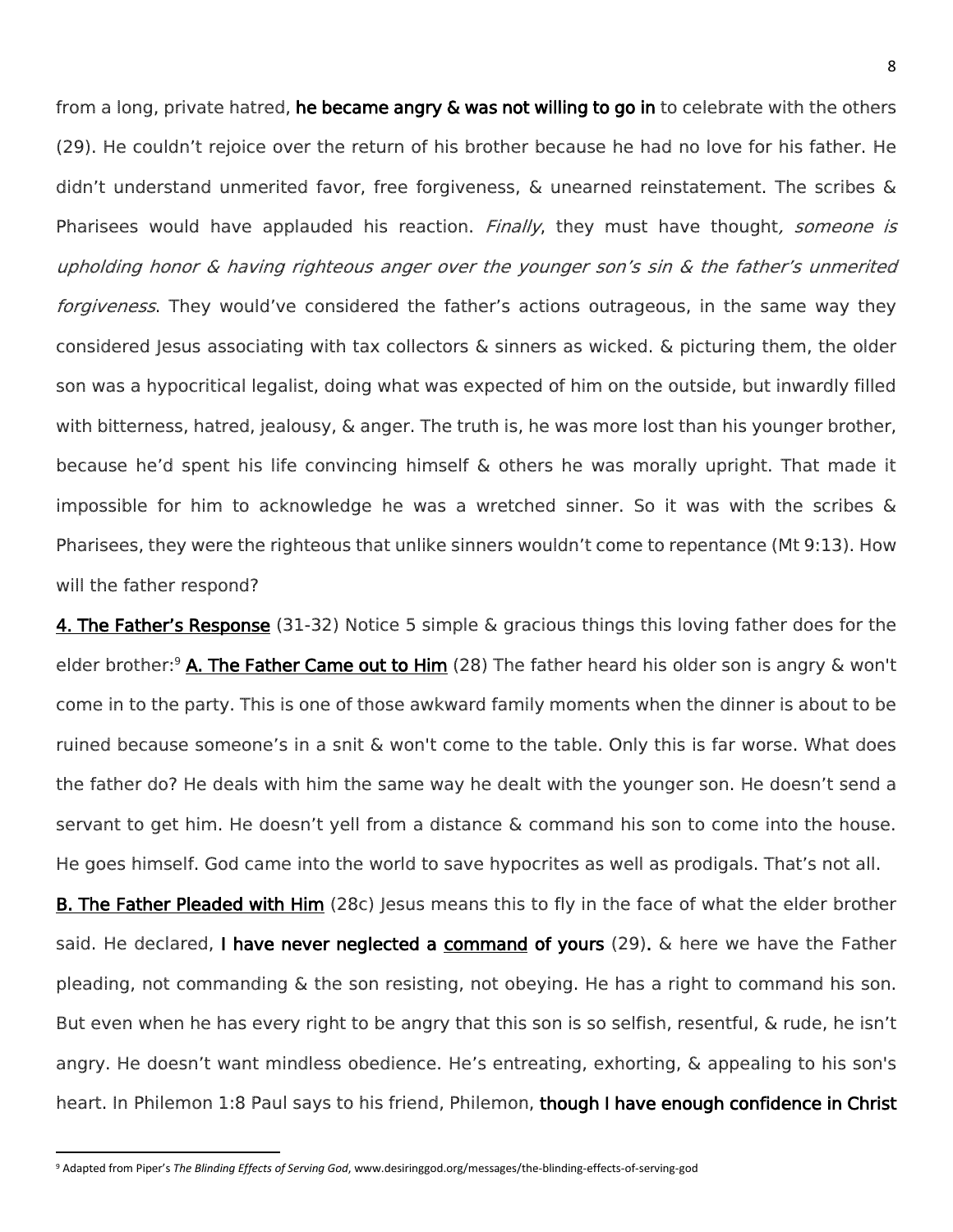to order you to do what is proper, yet for love's sake I rather appeal to you (same word). The father isn't just trying to get the son to perform the right action; he's trying to awaken him to what a relationship of love is like.

C. The Father Calls Him Son (31) After the son's bitter complaint, the father responds & his words are all-important: He said to him, Son or My child  $\&$  exposes the lie in the son's heart. The son said, For so many years I have been serving you & I have never neglected a command of yours (29). The father didn't argue the point. It would lead nowhere. The whole relationship was built on the wrong footing. With one word he sets it right: **Son.** This is the relationship we must have, if we're ever to join God's banquet. & what is the essence of that relationship?

D. The Father Says, You Have Always Been with Me (31). With me. You are my child. I'm your father & you're with me. This son lived in the house of the father but found no satisfaction from being there. He says, you have never given me a young goat, so that I might celebrate with my friends  $(29)$ . This is strange. Here is the heir of the estate who has flocks of goats & herds of cattle. He has a father who is kind & gracious. Why then these harsh words? They're the words of person for whom the grace & glory of his father have ceased to be his treasure. They're the words of a person whose heart is with his friends outside the family & who's feeling locked in, against his will, to the father's table, when he'd rather be with others. How many of us are like that? When we hear the Father say, *You are always with Me*, it means nothing. He's no longer our treasure. He's a means to our treasure. We must pray that our love would be to God & not to His gifts. But there's also a word about His gifts.

**E. The Father Says, All That Is Mine Is Yours** (31) Jesus is staring the legalists in the eye  $\&$  saying on behalf of God, All that is mine is yours as an inheritance for a son, not a wage for a slave. All that is mine is yours, if you'll come in with the sinners; if you'll stop relating to Me as a slave; if you'll be satisfied with all I am as a Father; if you'll receive grace & let it flow through you to your brother. If you stay out here on the porch, if you insist on relating to me as a slave the consequences are dire.<sup>10</sup> God is very glad when you come home. When Jesus receives tax-

l

<sup>10</sup> Adapted from Piper's *The Blinding Effects of Serving God*, www.desiringgod.org/messages/the-blinding-effects-of-serving-god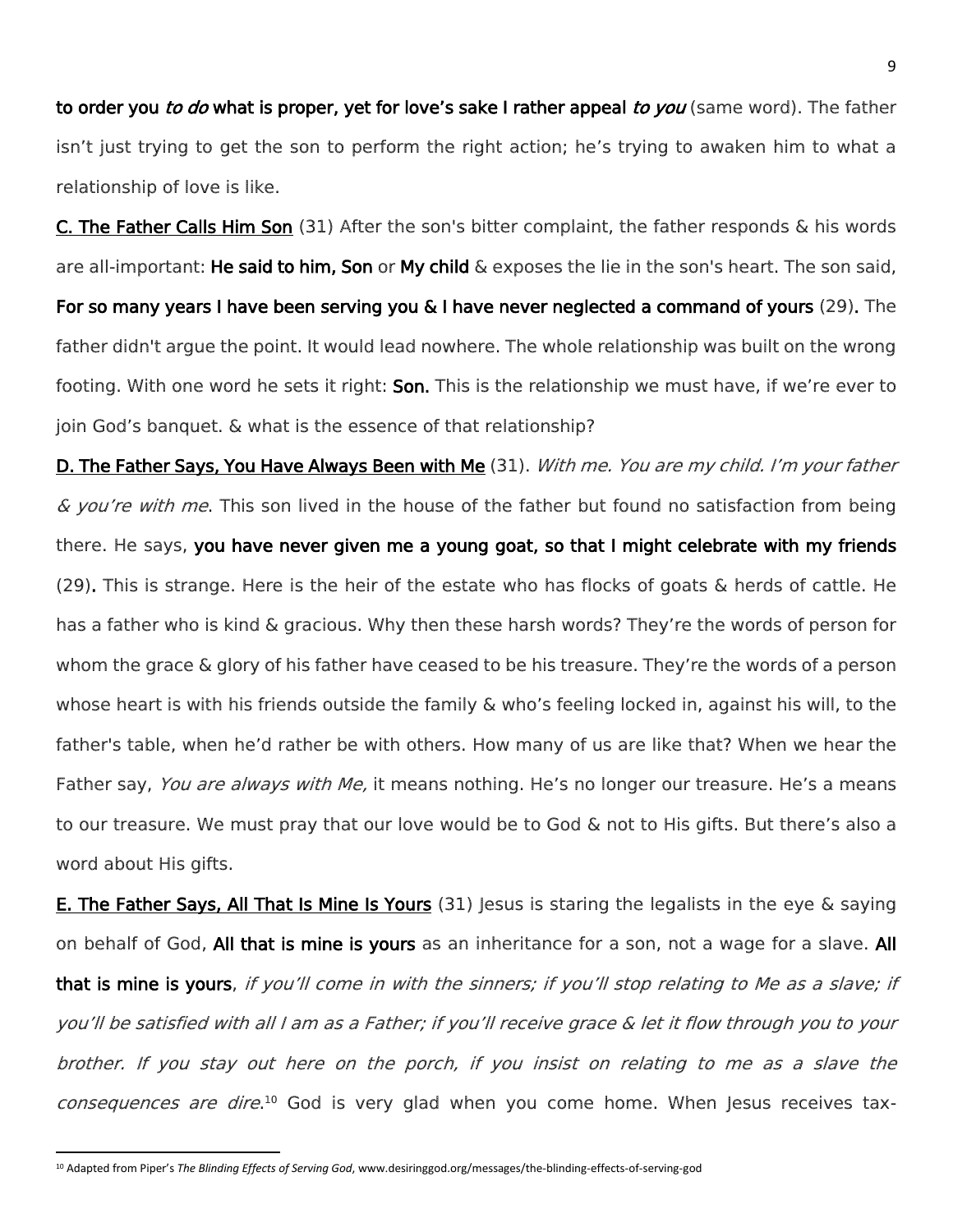gatherers & sinners & eats with them, it's the gladness of the Father gathering in His lost children & giving them all that He has.

In contrast to the the older son's legalism (along with the scribes & Pharisees) & showing the same compassionate patience he'd shown toward his younger son, his father came out & began pleading with him to come to the celebration. The father's action symbolized God through Jesus pleading with sinners to come to salvation (Ezek 18:31; 33:11; Lk 19:10). This again would've surprised the self-righteous Jews, who would've expected the older son to be honored for his unwillingness to join a celebration for a sinner led by a host whose love overpowered his devotion to the law. The father isn't any less caring with the whining older brother than he was with the prodigal. The older son deserved to be rebuked for his ungrateful attitude. He could enjoy his father's wealth on a daily basis. & yet the father pleads tenderly with him, begging him to come in. & Jesus says the

father repeated to his older son what he'd said to his younger son. This brother of yours was dead

 $\&$  has begun to live,  $\&$  was lost  $\&$  has been found (24, 32). John MacArthur writes:

With those words of vs 32, the parable of the prodigal son ended—but like a musical arrangement without a final, satisfying chord resolution. No more words, & Jesus simply walked away from the public venue where He was teaching. He moved into a more private context with His own disciples, where He began to tell them a whole new parable (16:1)....

This is stunning. The ending is the thing in every story. We wait with anticipation for the finale. It's so vital that some readers can't resist turning to the end to see how the plot resolves before they read the actual story. But this story leaves us hanging. In fact, the Prodigal Son's story ends … abruptly….

But the abruptness of the ending doesn't leave us without the point; it is the point. This is the final blow in a long series of shocks that were built into Jesus' telling of the story. Of all the surprising plot twists & startling details, this is the culminating surprise: Jesus marvelously shaped the point & then simply walked away without resolving the tension between the father & his firstborn… He intentionally left the story unfinished & the dilemma unsettled. It is supposed to make us feel like we're waiting for a punch line or final sentence.

Surely the people in Jesus' original audience were left standing with their mouths hanging open as He walked away. They must have asked one another the same question that is on the tip of our tongues when we read it today: "What happened? How did the elder son respond? What is the end of the story?" The Pharisees, of all people would want to know, because the elder son clearly represented them. $^{\rm 11}$ 

 $\overline{\phantom{a}}$ 

<sup>11</sup> *A Tale of Two Sons,* pp 189-190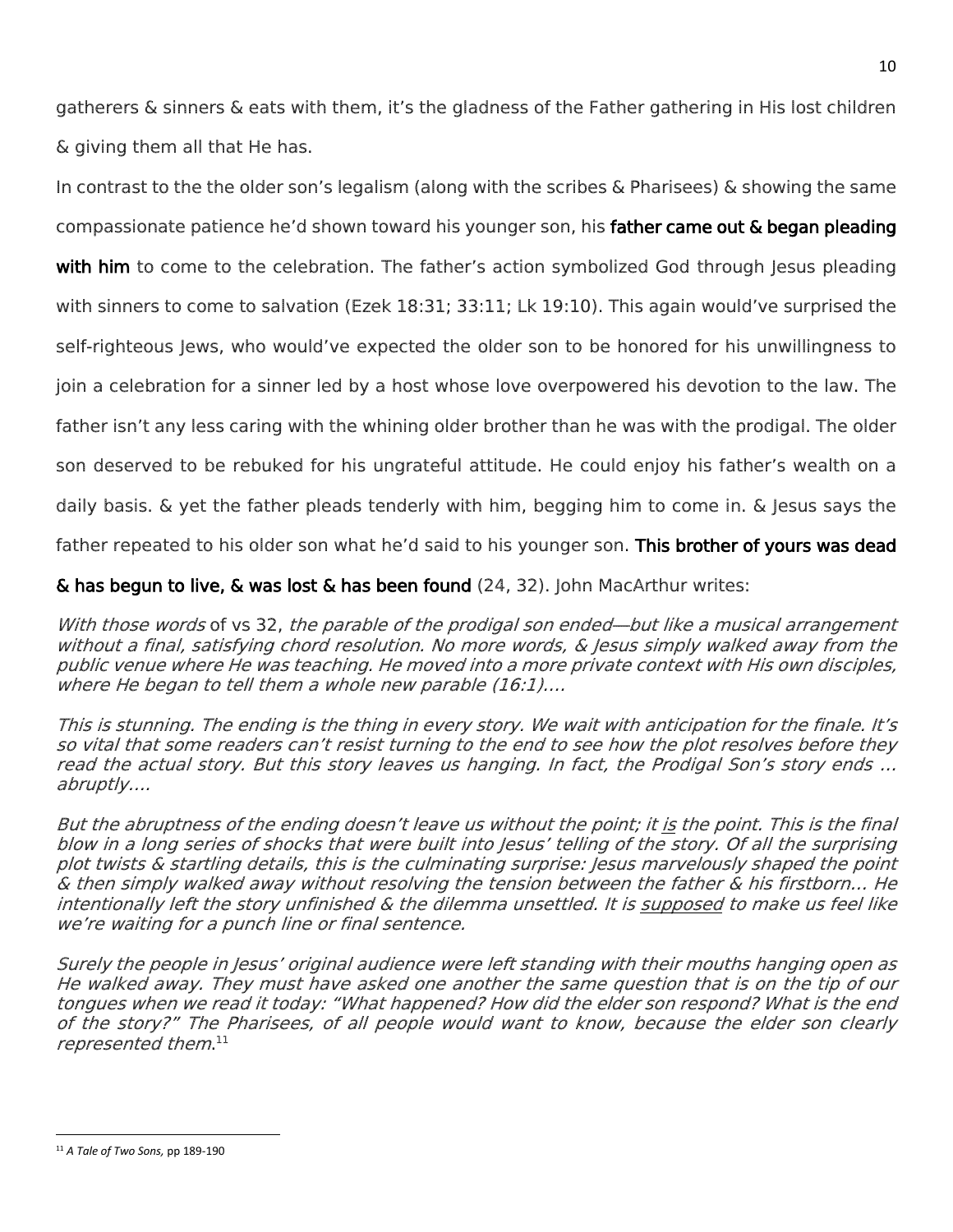The parable remains tantalizingly & deliberately open-ended. We don't know how the older son responded. We don't know if the younger son remained repentant. Neither of those matter. What matters is how we respond. Are there areas in which we need to repent, in which we may think God won't even have us back because of all we've done? Know this: He is longing for us to return. He's wooing & drawing us to Himself. Are there those whose dramatic conversions we begrudge or whose repentance we doubt? God is calling us to break down our barriers & give those people a lavish, loving welcome. Ultimately, we're called to imitate Christ, who defended His behavior by telling this parable that reflected the love of His & our heavenly Father in forgiving both the overt, rebellious sins against Him as well as the covert, more subtle, but equally deadly sins of prejudice, legalism, & backbiting. Yes, God delights in the repentance of prodigals, but He'd prefer they not sink so low before coming to their senses. God cherishes the faithfulness of those who obey His will but doesn't want them to despise the rebellious who repent. It doesn't matter whether you're an open sinner like the prodigal, a secret one like his elder brother, or someone with characteristics from each. If you're someone who's still alienated from God, Jesus urges you to acknowledge your guilt, admit your spiritual poverty, embrace your heavenly Father, & be reconciled to Him (2 Cor 5:20). The Spirit & the bride say, "Come!" & let him who hears say, "Come!" & let him who thirsts come. Whoever desires, let him take the water of life freely (Rev 22:17). Jesus is inviting the Pharisees & us all to come to Him. Sinners of the worldly kind & sinners of the religious kind. Come in from the foreign land of misery & come in from the work of trying to earn acceptance. Both are deadly. But inside is the banquet of grace, forgiveness, & fellowship with an all-satisfying Father, & an inheritance unfading, undefiled, incorruptible, kept in heaven for all who live by faith in grace & not by earning merit (1 Pt 1:4). PRAY COMMUNION

Don't forget that Jesus told this parable, including the abrupt ending, mainly for the benefit of the scribes & Pharisees. It was a story about them. The elder brother represented them. The hanging ending underscored the truth that the next move was theirs. The father's plea was Jesus' own gentle appeal to them. If they'd demanded to know the end of the parable, Jesus might have said, That's up to you. The Pharisees' ultimate response to Jesus would write the end of the story in real-